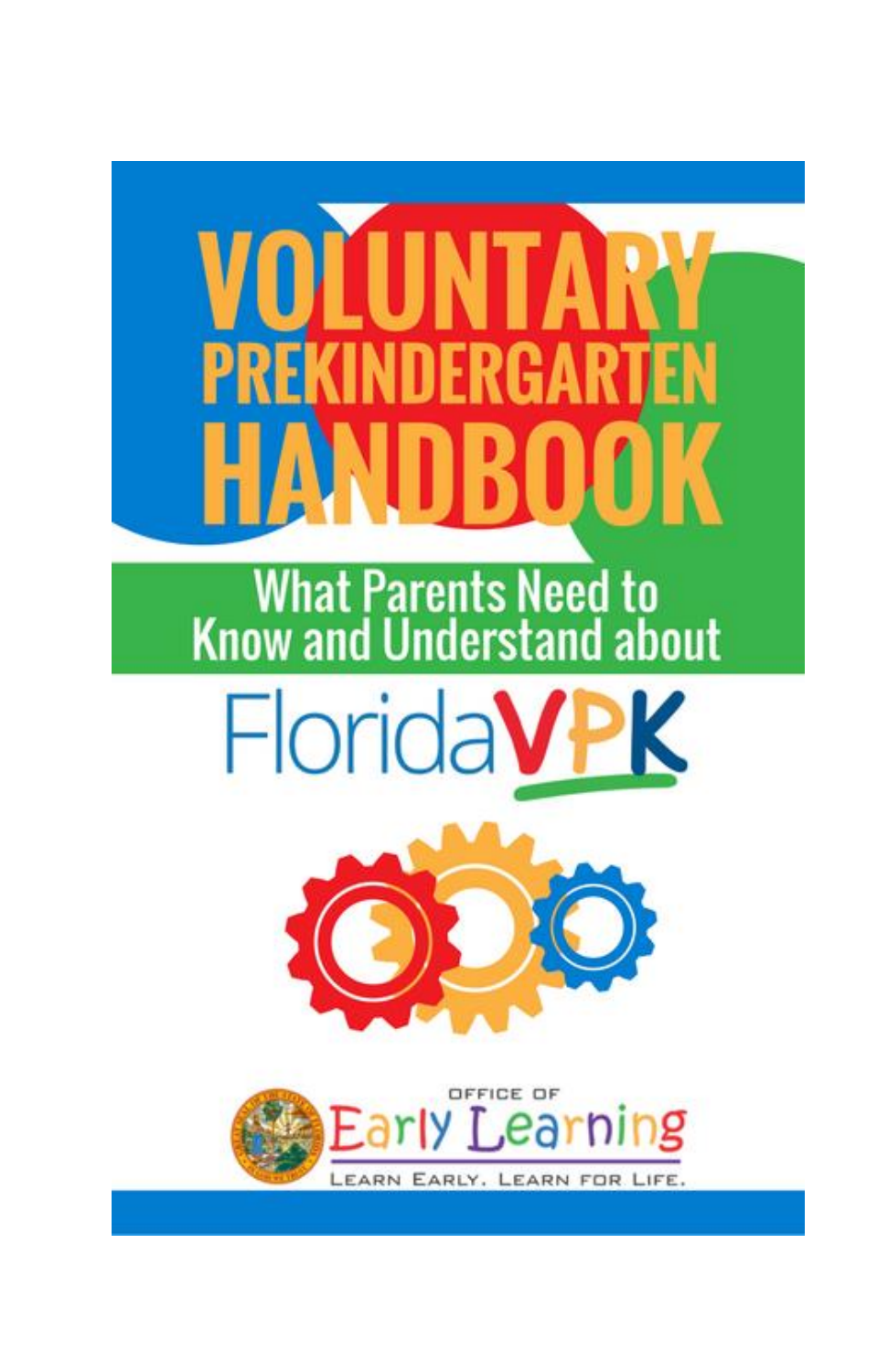

### **FAMILY PORTAL QUICK TIPS**

### **Applying for VPK...**

has never been easier. You can do it online from a computer, cell phone or other smart device. Go to https://familyservices. floridaearlylearning.com. You will need a valid email address to begin.



### Then...



1. Click Apply for Voluntary Prekindergarten. 2. Create a user name and password. 3. Follow email instructions to validate your account. 4. Fill out an application.

### **You'll need these.**

- 1. Proof of Florida residence.
- 

plan (IEP) from your local school district.



### Next?



Your local early learning coalition will review your application and email additional instructions. If your application is approved, you'll get a Certificate of Eligibility to take to any VPK provider. Need help? Contact your local early learning coalition.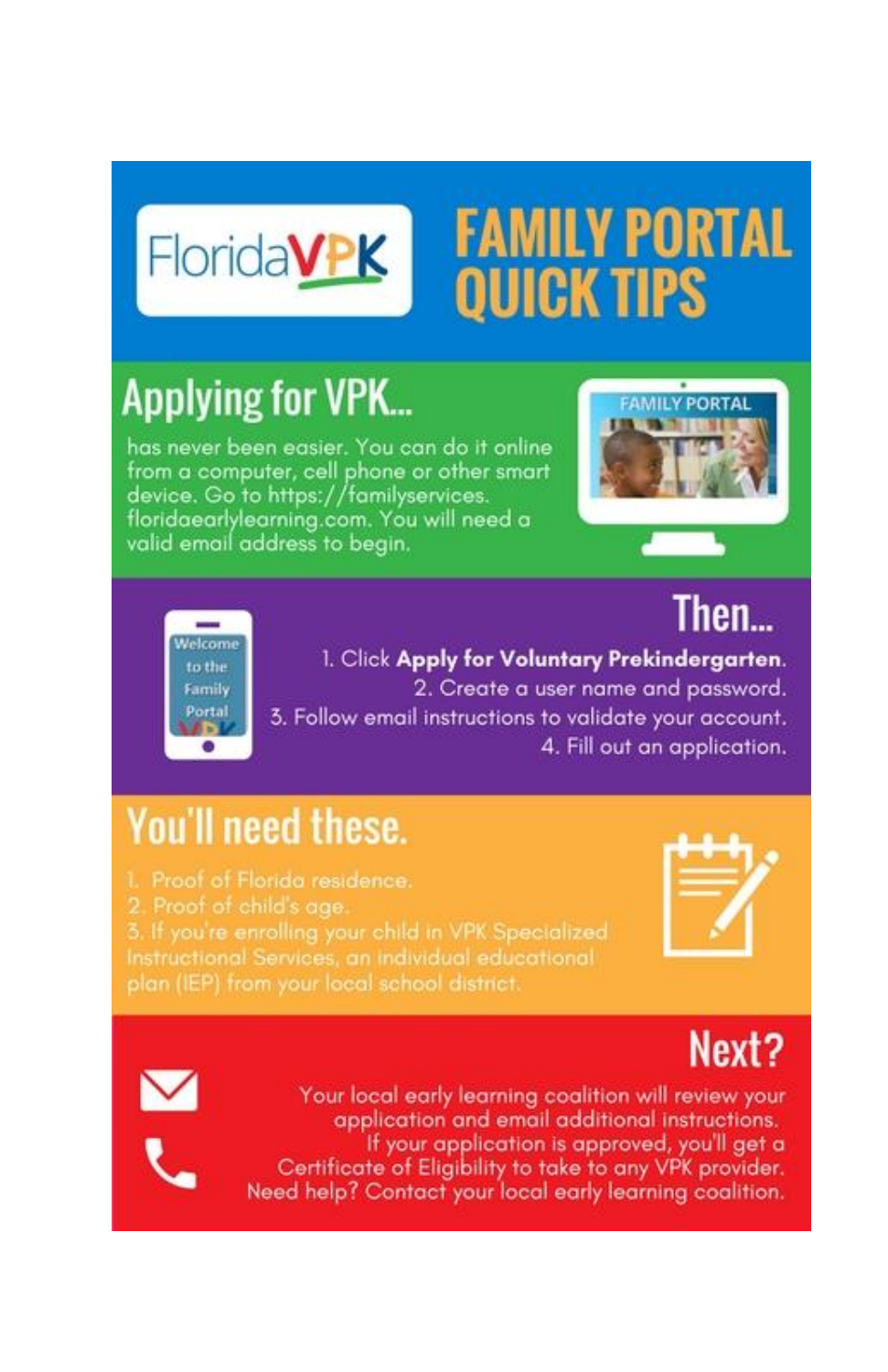### VPK Handbook

#### **What is Voluntary Prekindergarten?**

Voluntary prekindergarten (VPK) is a state program designed to prepare every child in Florida for kindergarten and build the foundation for their educational success. VPK gives each child an opportunity to perform better in school and throughout life with quality programs that include high literacy standards, accountability, appropriate curricula, substantial instruction periods, manageable class sizes and qualified instructors. All eligible children are entitled to participate in one of three VPK program options. The VPK mission is to ensure that all children are intellectually, socially, emotionally and physically ready to enter school and ready to learn, fully recognizing the crucial role of parents as their child's first teacher.

#### **Program Highlights**

- + High-quality educational program with an early literacy focus.
- + Free for all children 4 years old on or before Sept. 1 who reside in Florida.



- + Parents whose children are born from Feb. 2 through Sept. 1 of a calendar year may choose to enroll their child in VPK either that year or the next when their child is 5.
- + Parent choice is a priority, so both private providers and public schools participate.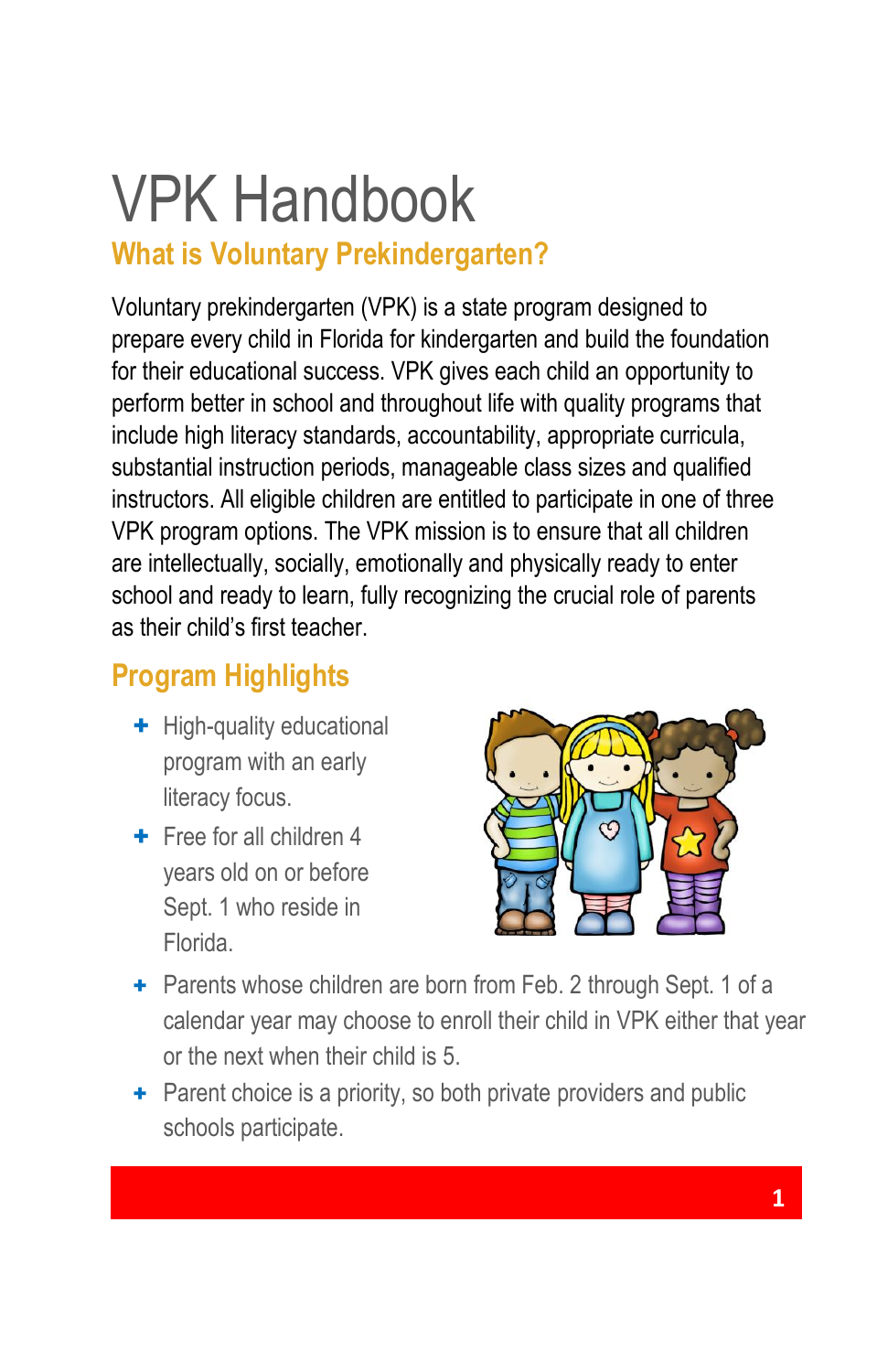## Choosing a VPK Program

Parent choice is a VPK priority. There are different program options and educational settings such as family child care homes, private centers, public schools, faith-based programs and specialized instructional services providers. All providers must meet VPK program and quality standards. Parents choose the program and setting that best fit the needs of their family.

### *Parent choice is a VPK priority.*

#### **Program Options**

Parents may choose one of three VPK program options.

- School-year program 540 hours of instruction with class sizes of no more than 20.
- Summer program 300 instructional hours and class sizes no more than 12; children may participate in VPK the summer before the school year the child will attend kindergarten.



 VPK Specialized Instructional Services – Certified or licensed professionals provide instruction or therapy in individual or small group settings for eligible children with special needs. The child must have a current individualized educational plan (IEP) from a local school district.

Services vary based on the program you select. VPK providers choose the structure for the hours per day and days per week to meet the instructional hours required.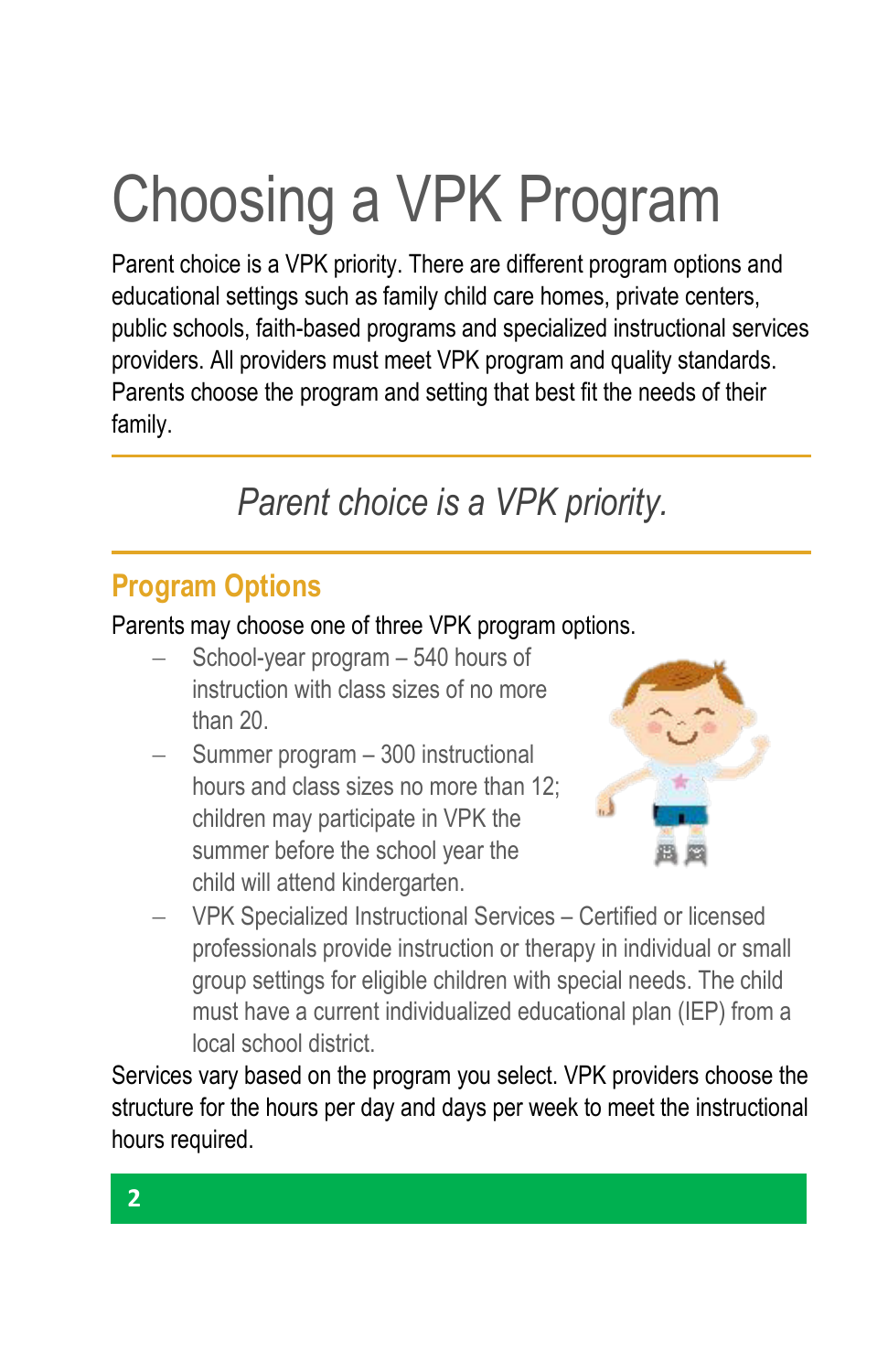## Finding a VPK Program

#### **Resources to help you decide which is the best program**









1.Visit the Department of Children and Families (DCF) website

https://cares.myflfamilies.com/PublicSearch to view profiles for each VPK provider you are considering.

- 2.Contact your local early learning coalition. Coalitions work in all Florida communities to implement early learning support services and have more information about VPK. You can find coalition contact information on the Office of Early Learning website FloridaEarlyLearning.com on the map or by calling 866-357-3239 (TTY:711).
- 3.View a copy of the profiles of each VPK provider and school in your county at your local early learning coalition.
- 4.Contact your local Child Care Resource and Referral office to receive a customized list of VPK providers in your area that meet the needs of your family. You can also get information about other community resources. CCR&R services are free to anyone residing in or seeking early learning services in Florida. For the number of your local CCR&R, please call the Office of Early Learning toll free at 1-866-357-3239 (TTY: 711).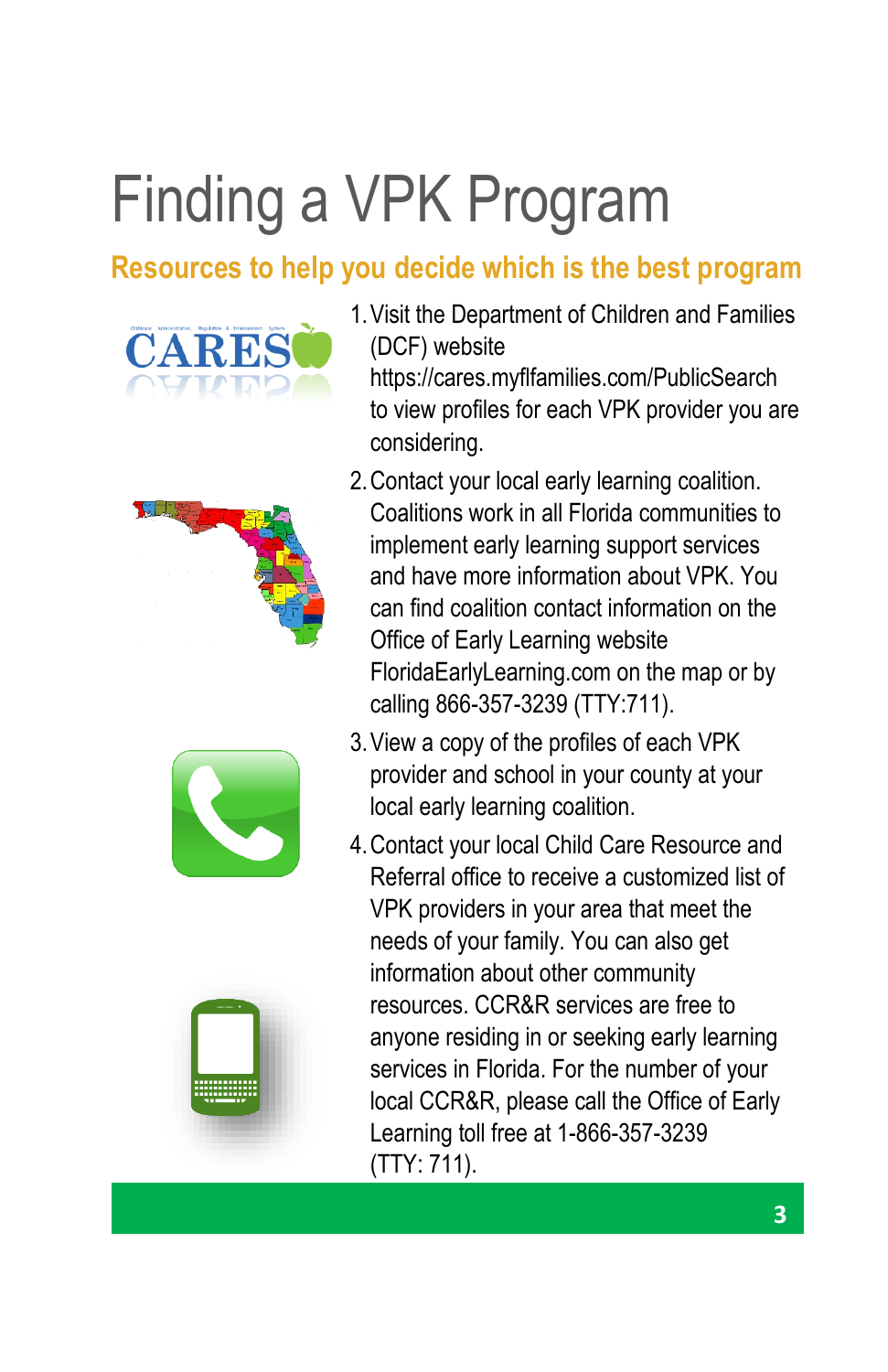### What to Expect from VPK

#### **Program Guarantees**

VPK is free for eligible children. Providers are not permitted to charge a registration fee or require you to agree to any additional services or wraparound services as a condition of enrolling in VPK. State law does not, however, prohibit a provider from charging fees for programs or care that is not part of the VPK program (e.g., late charges, field trips, extended care or wraparound care). If field trips are part of a VPK day, providers may request that a parent contribute, but cannot require them to do so. The provider must also have an alternative activity for a child who does not attend a field trip.

VPK programs guarantee the following:



- 1.An approved VPK program with no cost for the VPK hours of operation.
- 2.Participation in school-year, summer or specialized instructional services program.
- 3.The choice of paying for extended day services or *wraparound* care if the VPK provider you choose offers it. Wraparound care is any care the provider offers in addition to regular VPK hours.

Before finalizing your selection, review the VPK provider's discipline and attendance policies to learn about program policies and practices.

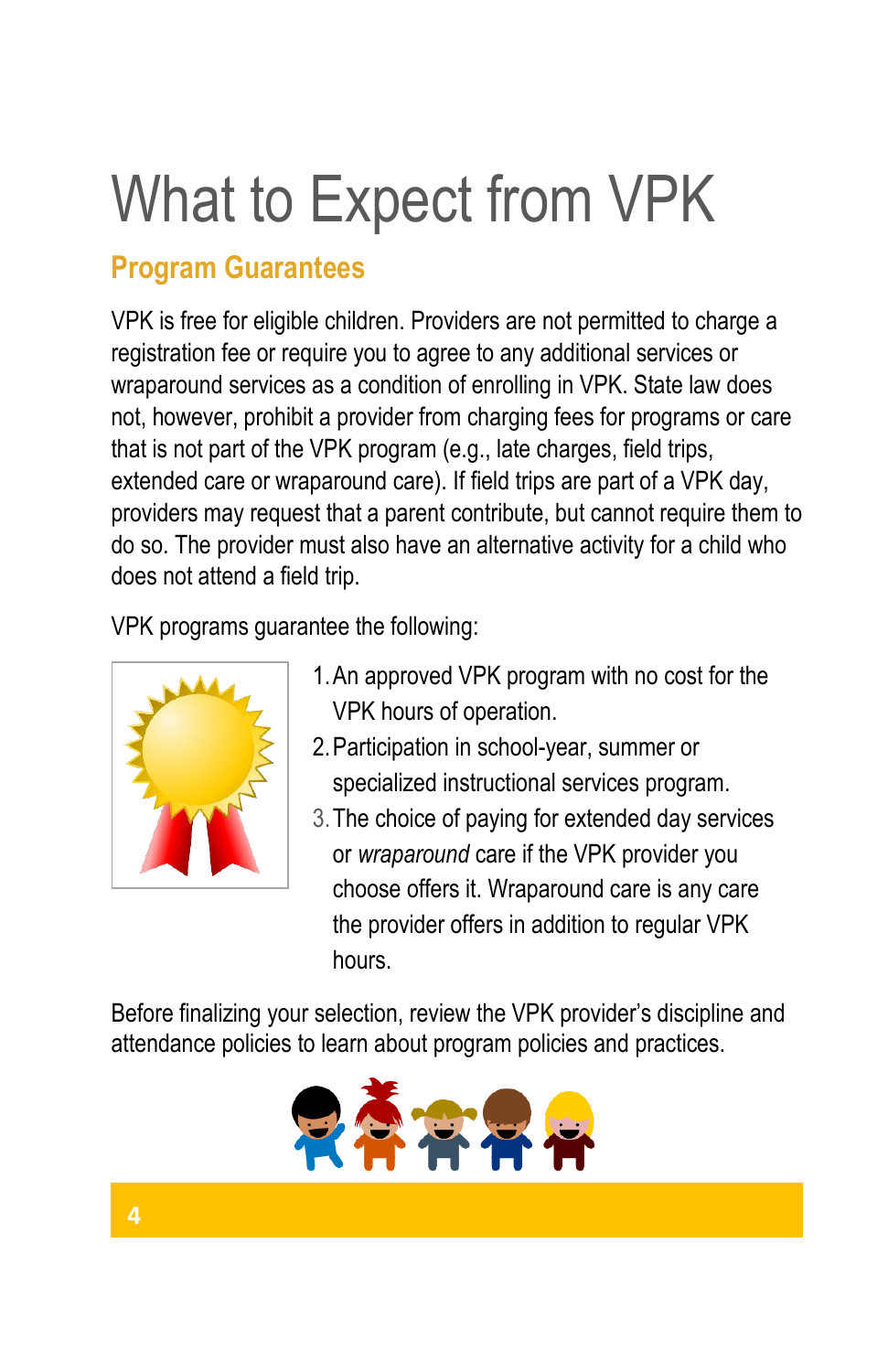## VPK Provider Standards

VPK providers are required to meet the following standards:

- Private providers must have a director with a VPK director credential.
- Private providers must be licensed (child care, family child care home or large family child care home); be exempt from licensure (certain private schools or faith-based providers); or be accredited by an approved accrediting association.
- Specialized instructional services providers must be licensed or certified professionals. Check with your local early learning coalition for more detail

Parents may contact the coalition to confirm if a provider offers VPK.

## VPK Class Standards

Teacher qualifications are important for delivering high-quality instruction. VPK instructors must meet minimum education standards. The ratio of instructor to children also indicates quality. When deciding, parents should ask potential providers about teacher qualifications and classroom requirements.

VPK programs must employ qualified VPK instructors and meet minimum classroom requirements, including

- Every lead VPK instructor must at a minimum have a Child Development Associate (CDA) Credential for the school-year program or a bachelor's degree or higher in certain educationrelated fields for the summer program.
- VPK classroom ratios must be one instructor to every 11 children in the school-year program and one to 12 in the summer.
- VPK class size must not exceed 20 children in the school-year program.
- VPK class size must not exceed 12 children in the summer program.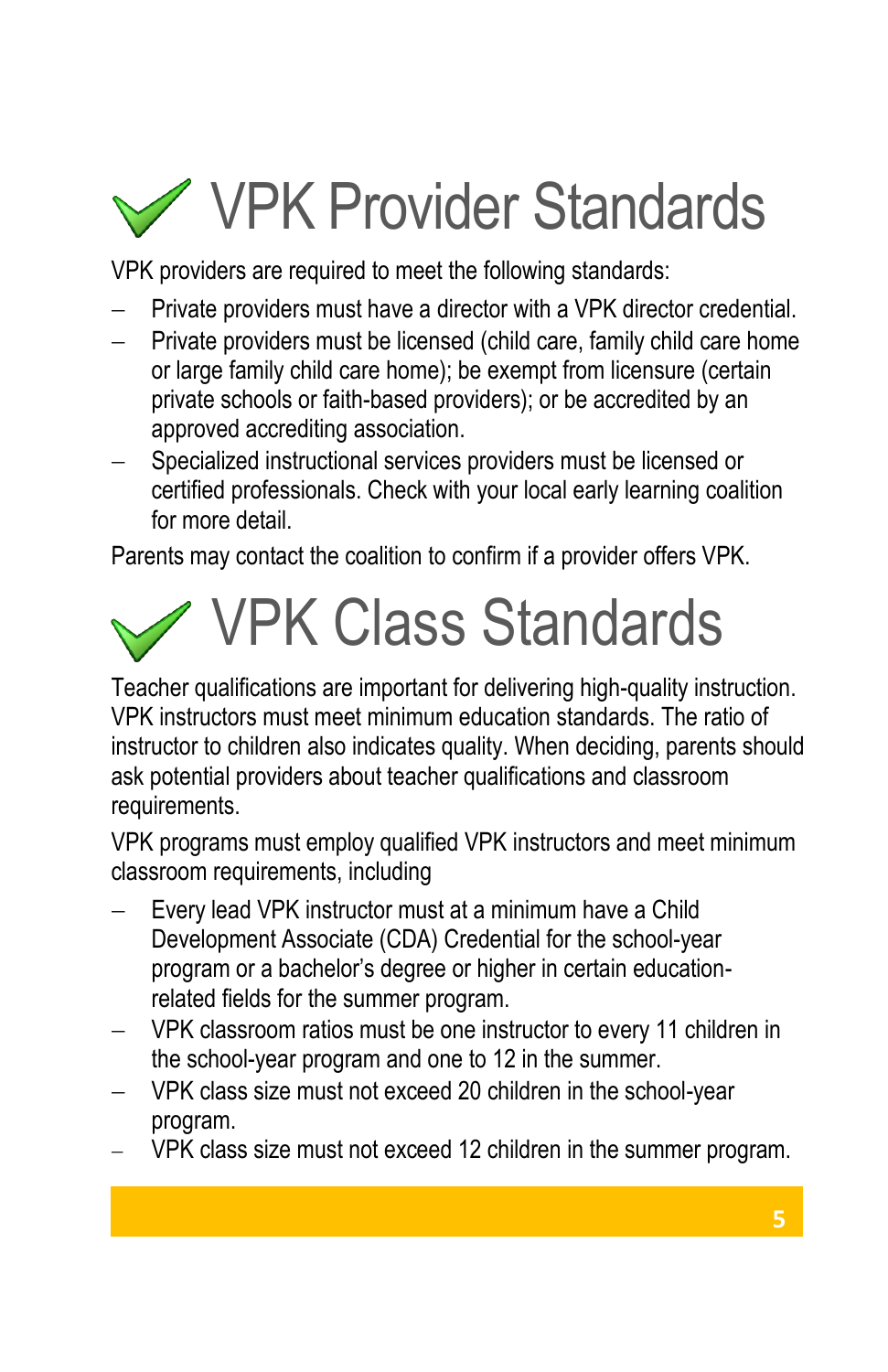## Quality Instruction

VPK programs must deliver high-quality instruction including

- A curriculum that is developmentally appropriate with a focus on early literacy skills.
- A program that prepares children to be ready for kindergarten based on standards adopted by the State Board of Education for use in VPK.

To best meet children's needs and prepare them for future school success, VPK curriculum must be age-appropriate and align with state performance standards. Performance standards provide guidelines to teachers about what children should know and be able to do so they can plan instructional activities for young children. The activities involve engaging in child-initiated and teacher-directed play opportunities. When deciding about the best VPK provider for their children, parents should ask about curriculum and planned activities to determine if the program activities meet the guidelines for quality early learning practices.

## Changing VPK Providers

Parents may withdraw their children from VPK at any time. They may reenroll their child in another VPK program under specific conditions:

- Parents may apply for extreme hardship reenrollment for eligible children in the summer program if the children have not completed more than 70 percent of the school-year VPK hours.
- Parents may reenroll their children within the same program type as long as the children have not completed more than 70 percent of VPK hours.

If you have any questions about reenrolling your child, contact your local early learning coalition or the Office of Early Learning toll free at 1-866- 357-3239 (TTY:711).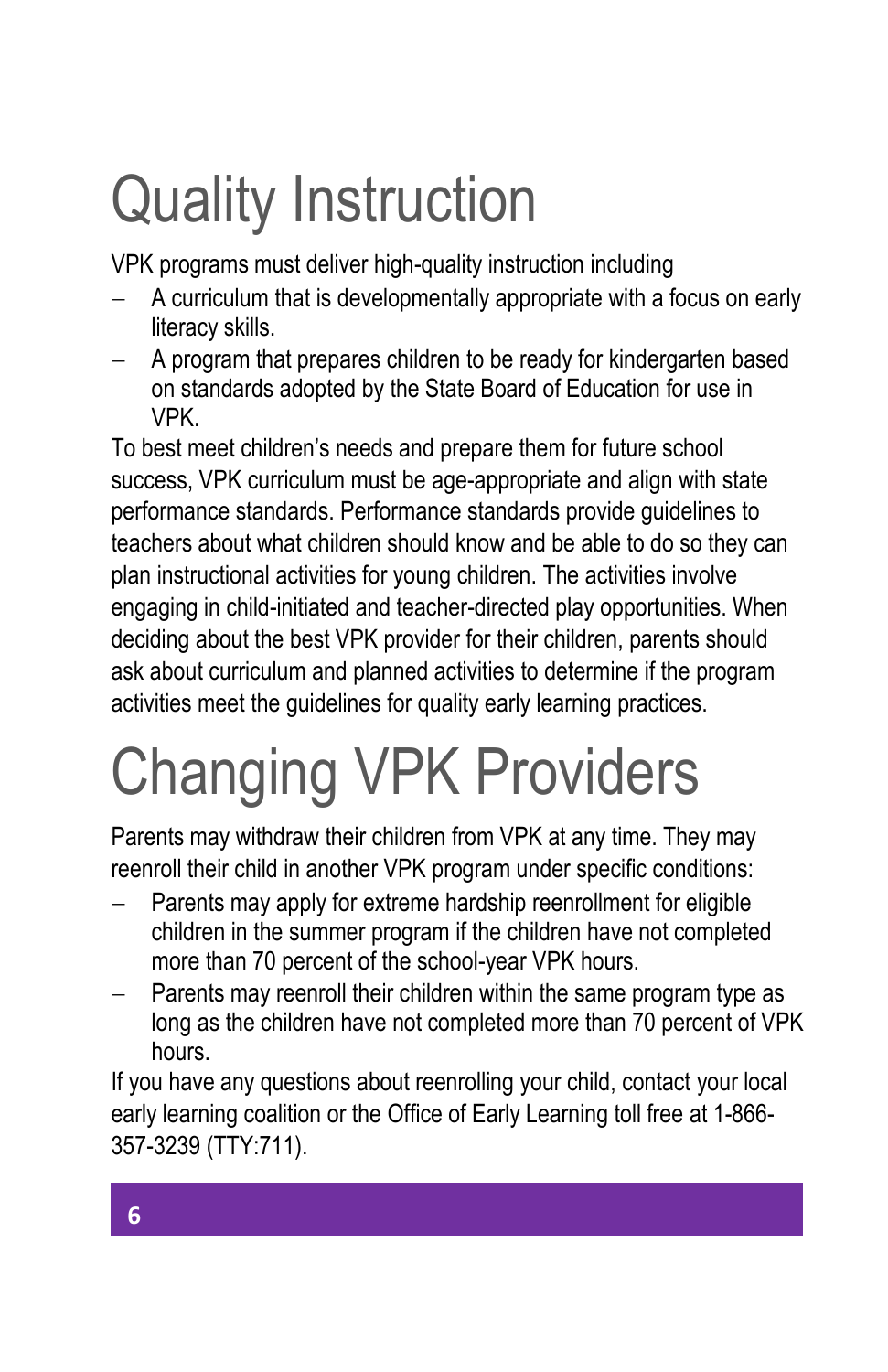## Did You Know?

Parents have the right to enroll their child in a VPK program (subject to the provider's or school's agreement to admit the child), including families

#### **Unique Abilities**



Who have a child with a disability. While IEPs are not required to be served in VPK, VPK providers are required to make their programs accessible to children with disabilities under the Americans with Disabilities Act and Section 504 of the Rehabilitation Act.

#### **Military Dependents**



In the military, temporarily based in Florida.

#### **Displaced or Homeless**



Who may be displaced due to a hurricane or other natural disaster or are experiencing homelessness.

The only residency requirement is that children live in Florida during the time they are attending VPK. This means that children living in Florida temporarily are eligible for services.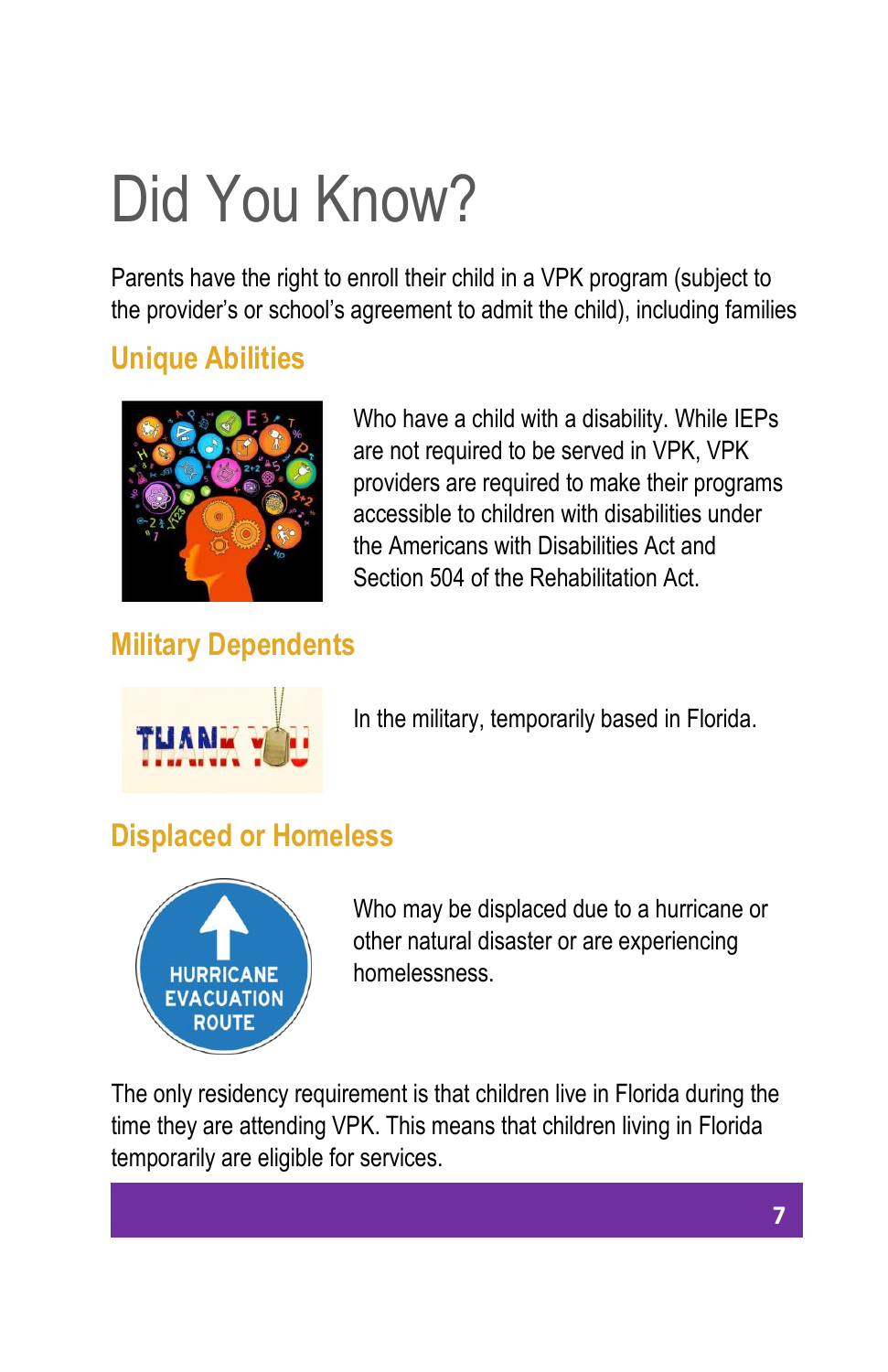## Applying for VPK

Parents apply for their child to attend VPK online on the Family Portal at

https://familyservices.floridaearlylearning.com/. In the application parents must provide documentation to prove their child meets the VPK age and Florida residency requirements.



#### **Age Requirements**

A child must be 4 years of age on or before Sept. 1 to be eligible for VPK. Parents whose children are born from Feb. 2 through Sept. 1 in a calendar year may choose to enroll their child in VPK that year or the next, when they are 5 as long as they do not enroll in kindergarten. You will have to submit one of the following approved supporting documents that shows the child's name and date of birth:



 $-$  Original or certified copy of the child's birth record.

- Original or certified copy of the child's certificate of baptism or other religious record accompanied by an affidavit sworn to by the child's parent that the certificate is correct.

- $-$  Insurance policy on the child's life in force for at least two years.
- $-$  Passport or certificate of arrival in the United States.
- $-$  Immunization record signed by a health officer or doctor.
- Valid military dependent identification card or federal, state or local government identification card.
- $-$  If none of the documents listed above are available, a parent may submit a notarized affidavit of the child's age accompanied by a letter on official letterhead signed by a public health officer or physician stating that the child's age shown in the affidavit is true and correct.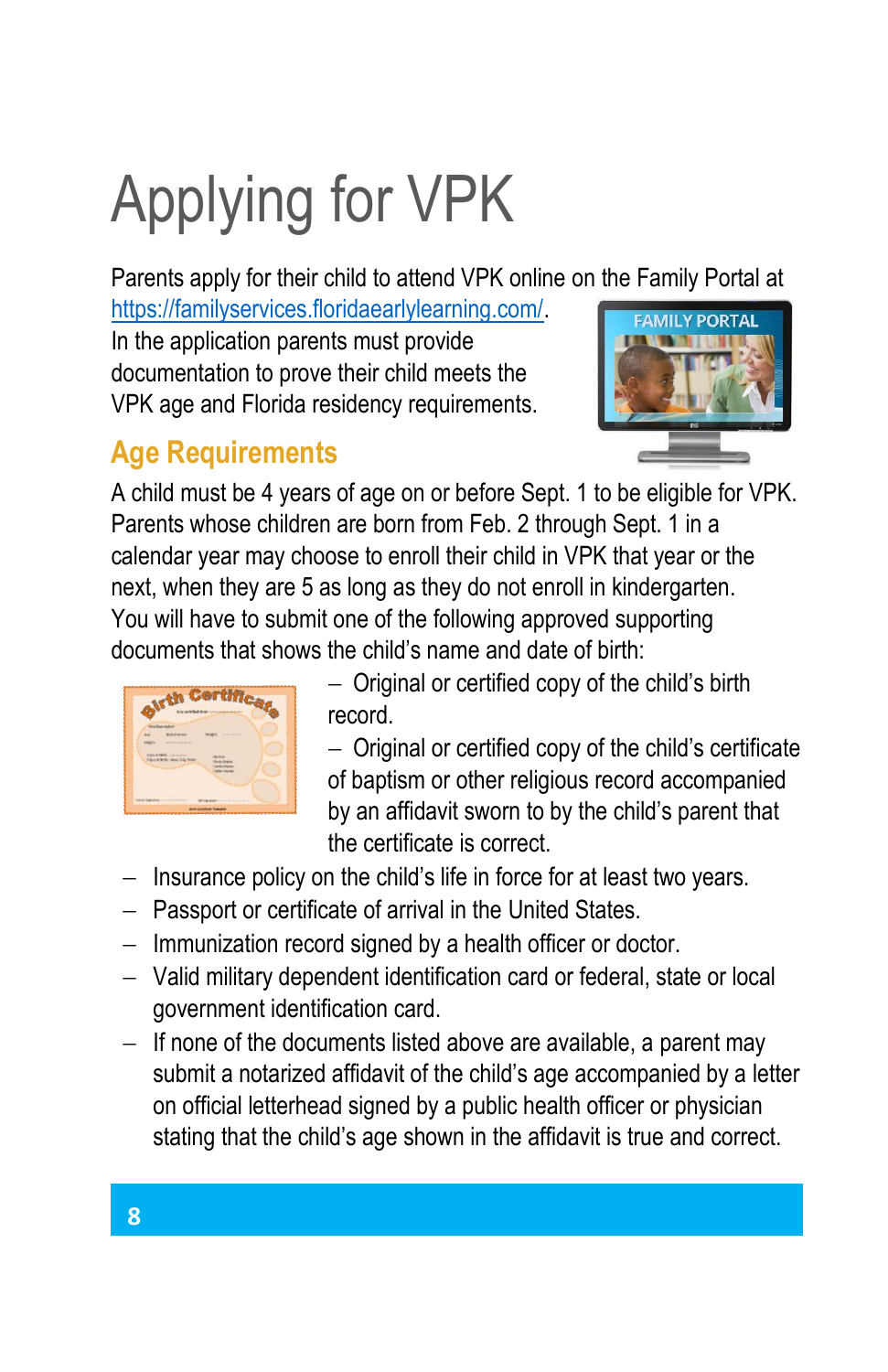#### **Residency Requirements**

Parents must provide documentation to prove their child lives in Florida when they complete the VPK application. A child living in Florida is eligible for VPK with the proper documentation.

You have to submit one of the following supporting documents showing the name and residential address of the parent with whom the child resides:

- Utility, cable or home phone bill dated within 12 months of the child application.
- $-$  Pay stub dated within 12 months of the child application.
- Residential rental agreement or receipt for rental payment dated within 12 months of the child application.
- Government-issued document (e.g., driver's license).



 $-$  Military order issued to the parent, if the parent is a service member of the United States Armed

Forces, showing that the parent will reside in Florida when the child attends VPK.

- $-$  Federal government order showing that the child's parent is a federal employee assigned to work in Florida when the child attends the VPK program.
- Florida Migrant Education Program Certificate of Eligibility (COE) form.
- COE form from the Florida Department of Education.
- Notarized affidavit by the parent of the child's residential address accompanied by a letter from landlord, property owner or property lessee confirming the child resides at the same address shown in the parent's affidavit.
- Documentation of residency for a homeless child based on other documents (e.g., letter from a homeless shelter).

If you have questions about VPK age or residency requirements, contact your local early learning coalition or the Office of Early Learning toll free at 1-866-447-1159.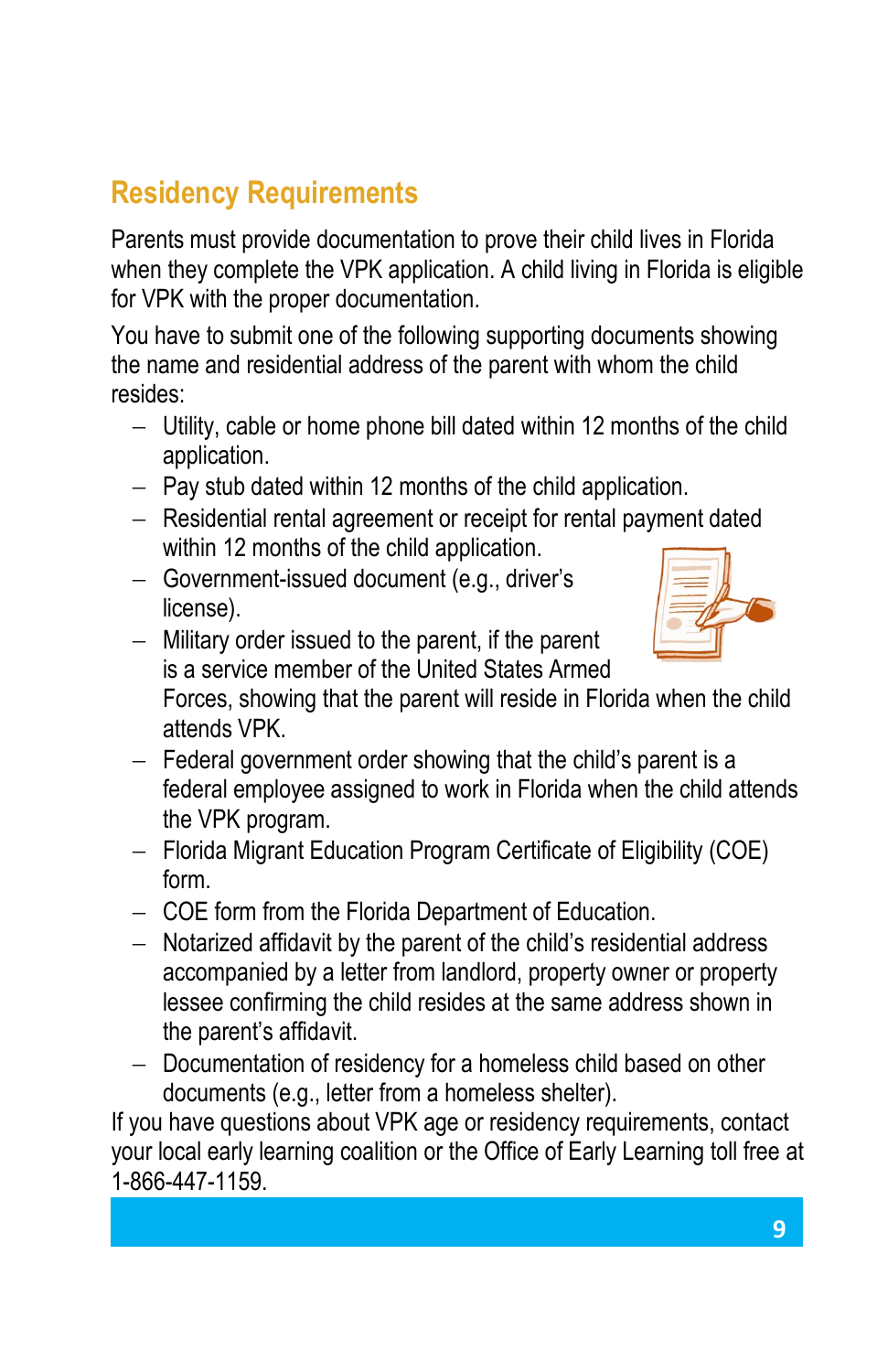## Parent Responsibilities

*What you need to know.*

#### **Transportation**

Parents are responsible for their child's transportation to and from VPK.

Some VPK providers may offer transportation services at a cost. You may want to explore these options before choosing a VPK provider.



#### **VPK Provider Policies**

VPK providers have individual policies related to attendance, discipline and late fees. Parents should become familiar with policies that apply to children in VPK before enrolling their child. Ask questions about any policies you do not understand before enrolling your child.

- Parents have the responsibility to make sure their child attends the VPK program on a regular basis.
- Parents have the responsibility to understand and agree to all of the VPK provider's policies (e.g., discipline, late fees).

#### **Gardiner Scholarship**

Parents should understand how the VPK program interacts with the Gardiner Scholarship.

 Participating in the Gardiner Scholarship program (formerly PLSA) cancels a child's eligibility for VPK, including VPK specialized instructional services.

Parents considering the Gardiner Scholarship should weigh the effect on VPK eligibility before accepting the scholarship. More information about the scholarship is available at http://bit.ly/2jJJRyf.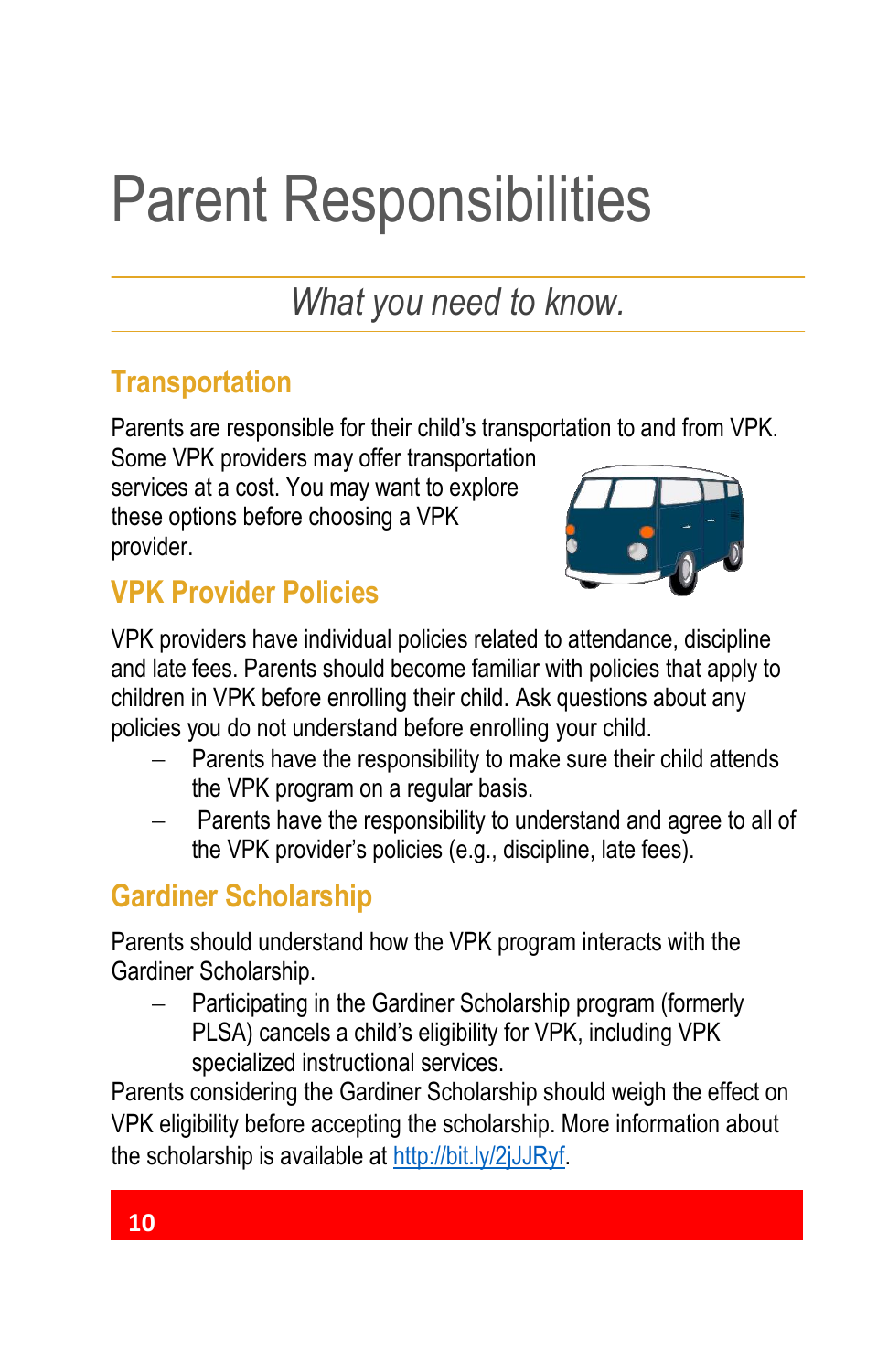## Information and Resources

#### **Early Learning Coalition**

Early learning coalitions have more information about VPK, including application procedures and dates to apply in your county. 1-866-357-3239 (TTY:711) or http://bit.ly/2gmZFJ3

#### **Office of Early Learning**

The Office of Early Learning provides state-level support and direction for implementing the VPK program as well as other early learning programs. 1-866-357-3239 (TTY: 711)

- VPK Information: FloridaEarlyLearning.com/vpk.aspx
- Family Resources: http://bit.ly/2fliOXa

#### **Department of Children and Families (DCF)**

DCF regulates licensed child care facilities, licensed family child care homes and facilities that care for mildly ill children in 60 of Florida's 67 counties.

 DCF Provider Search: https://cares.myflfamilies.com/PublicSearch



#### **Florida Abuse Hotline**



Florida's Abuse Hotline offers a full

spectrum of services, from parenting classes and respite care to transportation and child care. The goal is to keep children safe with their own families when possible.

- Dial 1-800-96-ABUSE or 1-800-962-2873.
- Visit www.dcf.state.fl.us/abuse.

#### **Florida's Early Steps Directory**

Statewide information and referral services for families of children with disabilities and special health care needs. Resource specialists provide answers and/or possible choices for services in your community.

- Dial 1-800-218-0001.
- Visit http://bit.ly/1HhSjOy.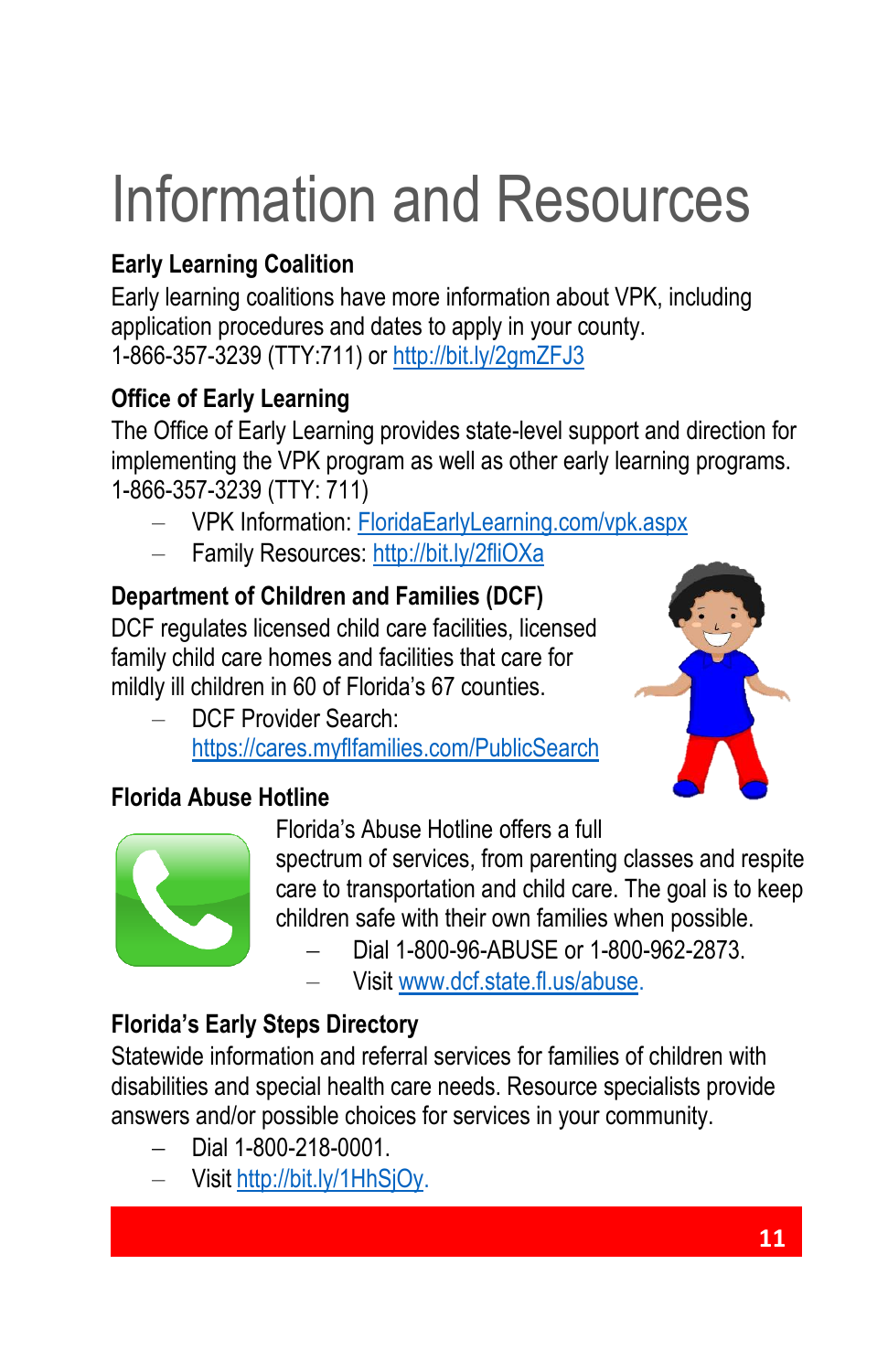## Information and Resources

#### **Florida KidCare**

Health insurance program for uninsured children younger than age 19.

- Dial 1-888-540-5437 | TTY 1-877-316-8748.
- Visit www.floridakidcare.org.

#### **2-1-1**

National information and referral service that provides information and referrals to human services resources such as crisis intervention services, support groups, financial assistance and job training.

- Dial 211.
- Visit www.211.org.

## Transition to Kindergarten



When families are actively engaged in their child's transition to a new learning program, the child performs better socially and academically. This is especially

important in the transition from VPK to kindergarten in order for the child to feel safe and secure. Children whose families learn about the new school setting, school policies, and have positive relationships with the teachers and other school staff show greater school readiness, less stress at the beginning of school and stronger academic growth during the school year. Here are some resources to help with the transition.

#### **Office of Early Learning**

Find resources online to support children and their families during the VPK to kindergarten transition.

Visit http://bit.ly/2f4OA9L.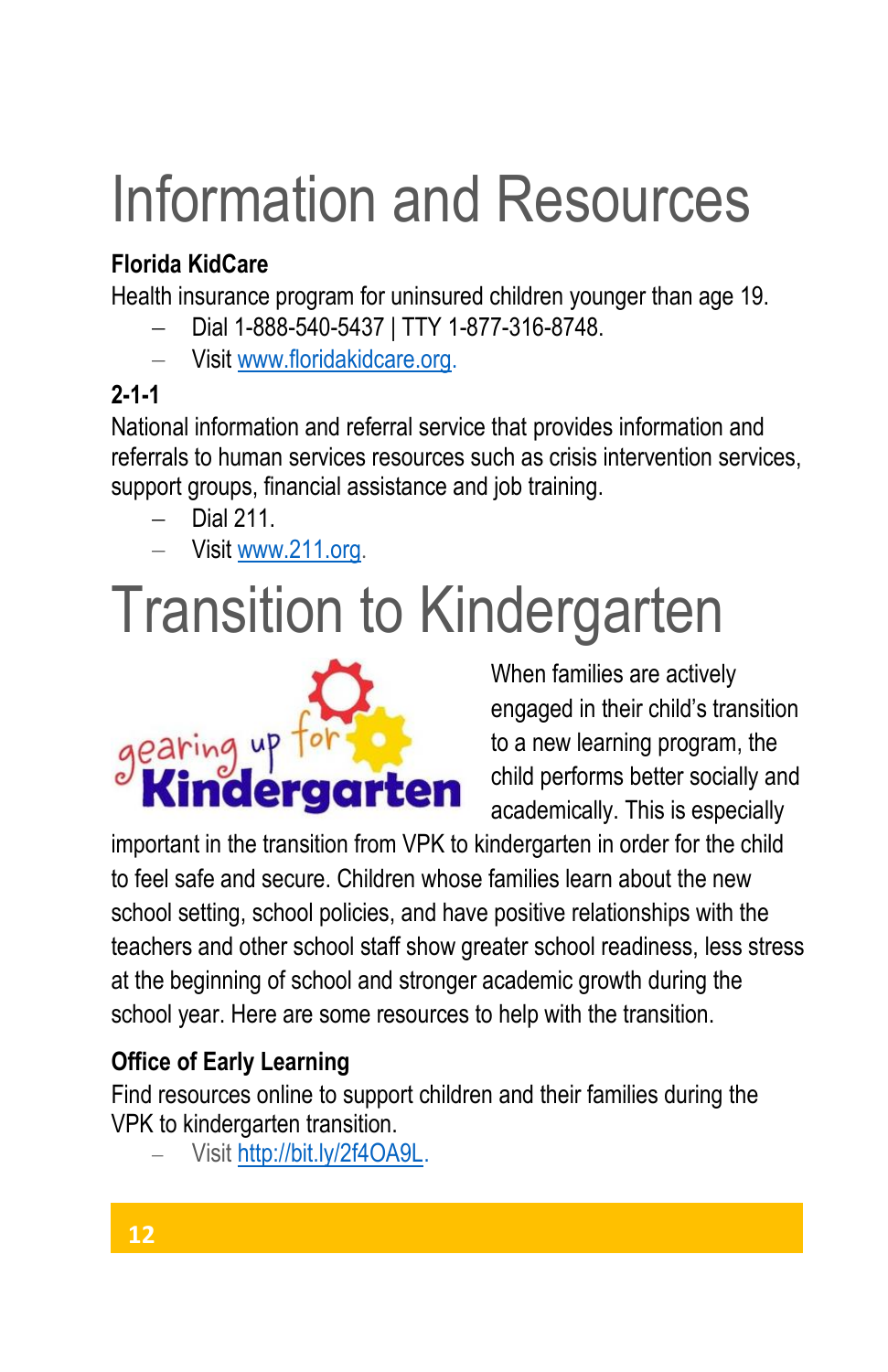### **Transition to Kindergarten Resources**

#### **National Association for the Education of Young Children**

NAEYC promotes high-quality learning for all children, birth through age 8 and has family resources to help make the transition less stressful.

Visit http://bit.ly/1nDBgKO.

#### **Ready Freddy – Pathways to Kindergarten Success**

Suggestions for parents to help their child be successful in kindergarten.

Visit www.readyfreddy.org/for-parents.

#### **Reading Rockets**

Articles and tips for parents and educators, monthly e-newsletter and more to help children be successful learners.

Visit http://bit.ly/2g0icqK.

#### **Head Start Transition to Kindergarten**

The Office of Head Start promotes school readiness for young children and supports mental, social and emotional development of children from birth to 5. Head Start offers a wide variety of transition resources for parents and teachers.

Visit http://bit.ly/2fABZPn.

#### **Parent Toolkit**

Useful tips and tools to support the growing child at all ages, parents will find ways to support their child during kindergarten.

- Transition to Kindergarten: http://bit.ly/1kDAUnW.
- Kindergarten Growth and Development: http://bit.ly/2fJIfSJ.